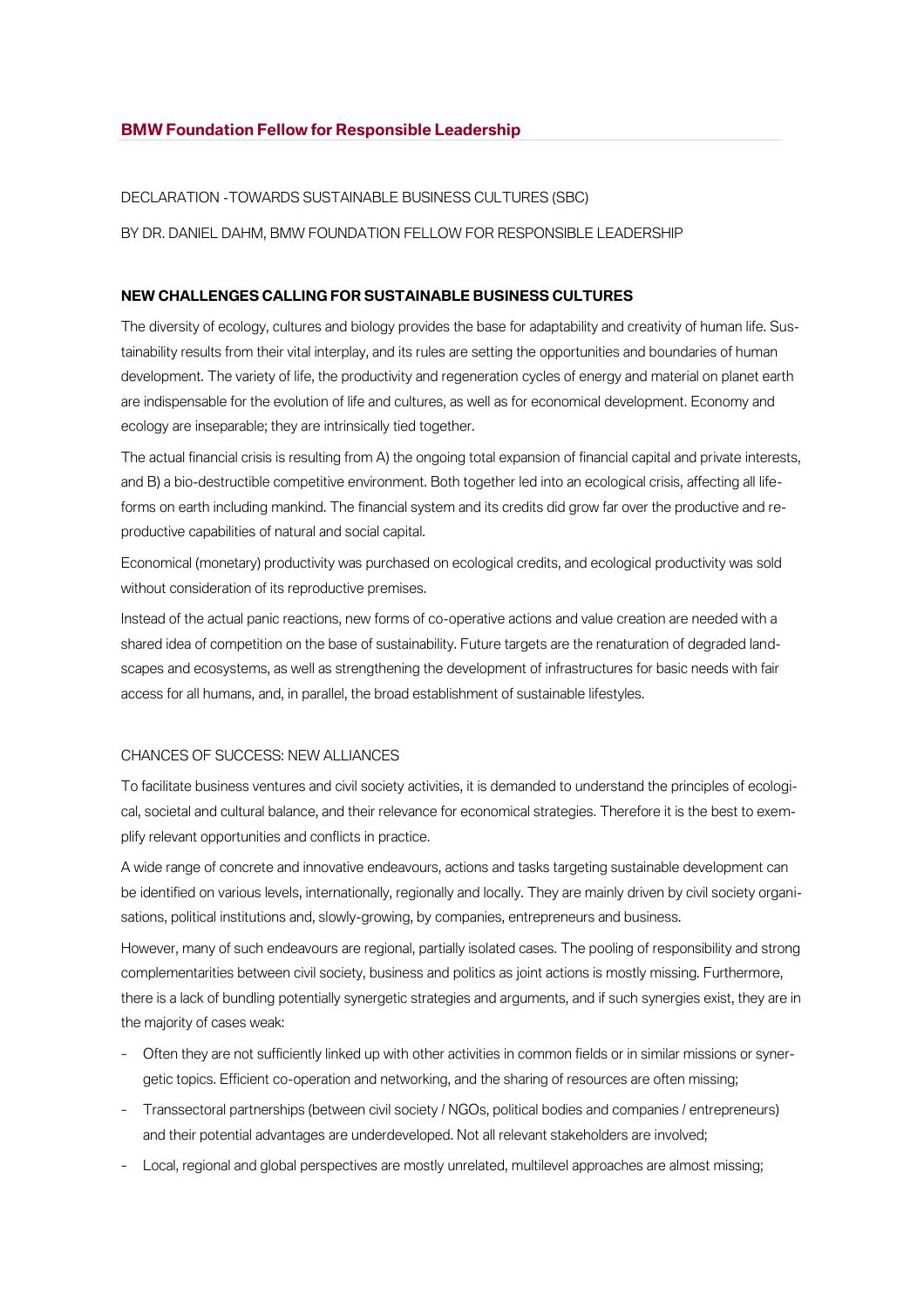– Transdisciplinary knowledge and competent consultancy is rare, complex perspectives are almost absent. An integration of bio-geo-ecological and cultural and social aspects is mostly not accomplished.

## AREAS OF RESPONSIBILITY: NEW INTEGRATIVE STRATEGIES

It is of great momentum to shift from a problem-oriented perspective towards a solution-oriented view.

In order to establish successfully implementable down-to-earth sustainability strategies on the local level, the problem of complexity has to be solved. Holistic approaches are demanded, facing a bundle of interdependent multilevel challenges by integrating the ecological and social aspects, and by harnessing the economical opportunities.

Consequentially following the experiences of the last decades in economical and technological co-operations and research insights, the problem of simultaneity has to be solved. Synchronous and multilateral improvements of socio-economical conditions are needed, by supporting the bottom-up growth of local and regional social and economical infrastructures.

Our knowledge that the recent perils for mankind and nature are endangering our common livelihoods are leading us to the need to accelerate our pace, the speed problem has to be solved.

Diversifications of good governance strategies on regional and continental levels are fundamental to achieve high flexibility and adaptability in short time. This needs a change of awareness and strategic knowledge regarding chances resulting from a cooperative integration of the diversity of local and regional factors.

Again: the diversity of ecological, social and economical conditions is providing the base for sustainability solutions. This calls for new integrative strategies.

## NEED FOR ADJUSTMENT: SUSTAINABLE MARKETS

The last decades did distort, what a market economy could be. To narrow markets towards an expansive financial capitalistic idea of short-term maximisation of commerce and financial profits is alien for an intelligent concept of a market.

A recovering and rescuing of the term market seems promising in order to incorporate all stakeholders.

## EMPATHY AND FREEDOM – THE ETHICAL BASE: REDISCOVERING ARGUMENTS

A basic fundament of a market is trust and shared rules. Basic fundaments of democracy are egalitarianism, liberty and fraternalism.

Empathy and freedom seem to be adequate to serve as pure ethical base for economy. And that has to be pointed out. Without such a normative base it is possible to argue nearly everything as unchangeable: The destruction of nature and the externalisation of ecological costs; the monopolisation of economic power and infrastructures; the impoverishment of peoples and social inequality; the loss of cultural diversity and knowledge; the deformation of legal principles. But taken such a norm for serious, it strengthens our argumentation: Debates about the logic and necessity of war, of hunger and prosperity gaps, of the conflict between man and nature are baseless.

The alternative is a contest for the best sustainability strategies for new endeavours.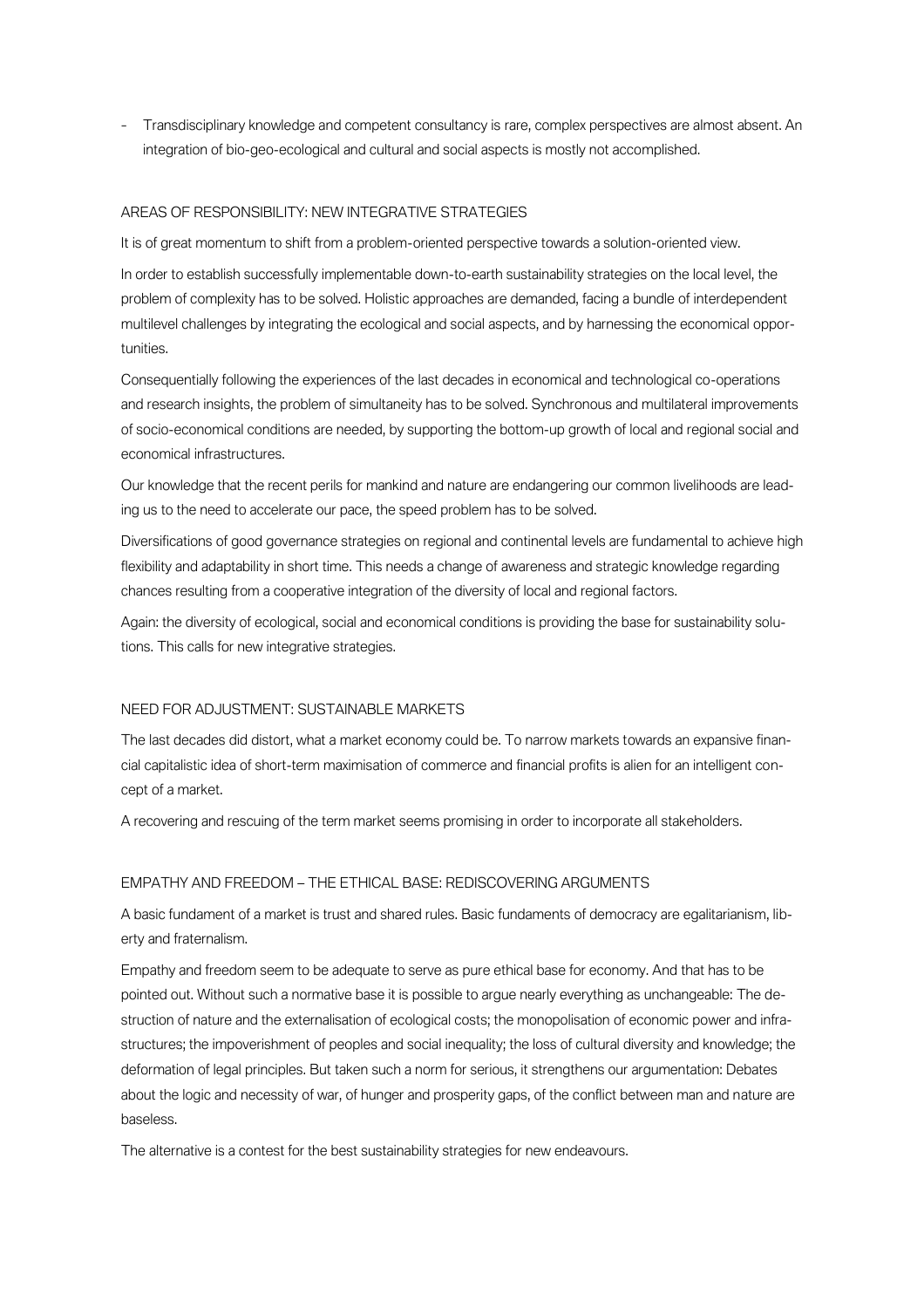### **FIELD OF ACTION ONE**

It is essential to understand that innovative and successful business actions are placed in pluralistic economies.

#### PLURALISTIC ECONOMY: INTEGRATING DIVERSITY

Local and regional conditions are minted by ecological and cultural as socio-political diversity. The productivity of ecosystems differs globally, regionally and locally very widely. The socio-cultural and economical terms and conditions are accordingly different. This results in the necessity of a pluralistic as co-operative creation of value, for example by jointing subsistence economy with market economy, and civil society with companies. The role of subsistence, of voluntary work, of extended family structures, of the social settings are as important as the very specific bio-geo-ecological situation, and need to be considered.

Successful enterprises are in strong correspondence with the plurality of their embedding environment; they do cooperatively integrate the variety of their ecological and socio-cultural embedding – benefiting and supportive. Effective enterprises follow sustainable pluralistic strategies, optimally harmonised with their surrounding, and involving all stakeholders, including nature.

This results in a truly pluralistic economy in a tight international co-operation, and aware of the value of local and regional especialness. Learning to perceive markets in a different and innovative way makes it possible to gain the short- and long-term advantages of cultural and ecological diversity.

### **FIELD OF ACTION TWO**

Natural capital is a basic factor for the economical creation of value. Until today it is not a factor for competitive success.

## PRODUCTIVITY OF NATURE: A NEW COMPETITIVE FACTOR

It is urgent to integrate sustainability in economical contests. To adjust relevant market mechanisms a new perception of market risks is needed. The long-term ecological lifecycle costs on systemic levels of business activities and their impact are attesting economic performance. This demands a forceful internalisation of externalised ecological costs in the value-added chain, into the incentive structure and market rules. A supporting and strengthening of the production factor "natural potential" as basis of value creation has to fortify the competitive performance of all according economic activities and enterprises.

The previous duct was directed towards lowering damage, mainly targeting on conservation and reparation. This resulted in the idea that nature needs our protection – instead of supporting its vital and wild preconditions. The causer of damages was castigated, but the supporter was not rewarded.

To support the arising of a contention upon the highest level of renaturation and enhancement of natural capital, it is advisable to establish high supporting incentives for companies and enterprises targeting on sustainable fostering ecological stability substantially. This can open the successive boost of ecological productivity for humans and all forms of life, and includes the internalisation of ecological costs as well. Such an increase and upgrading of the bio- and geo-ecological potentials stands for renaturations in the widest sense: Reforestations and strategies to combat desertification, bettering of soils, fostering of hydrologic cycles, empowerment of ecological and biological diversity and of wilderness and growth. Contributory the compensation of CO<sub>2</sub> emissions can be achieved, and the effects (and costs) of a climate change will be allayed.

In short: Encouragement and supporting of companies and enterprises to gain competitive advantages by strengthening the potentials of nature, and the sustainable regeneration and usage of resources is crucial. In so